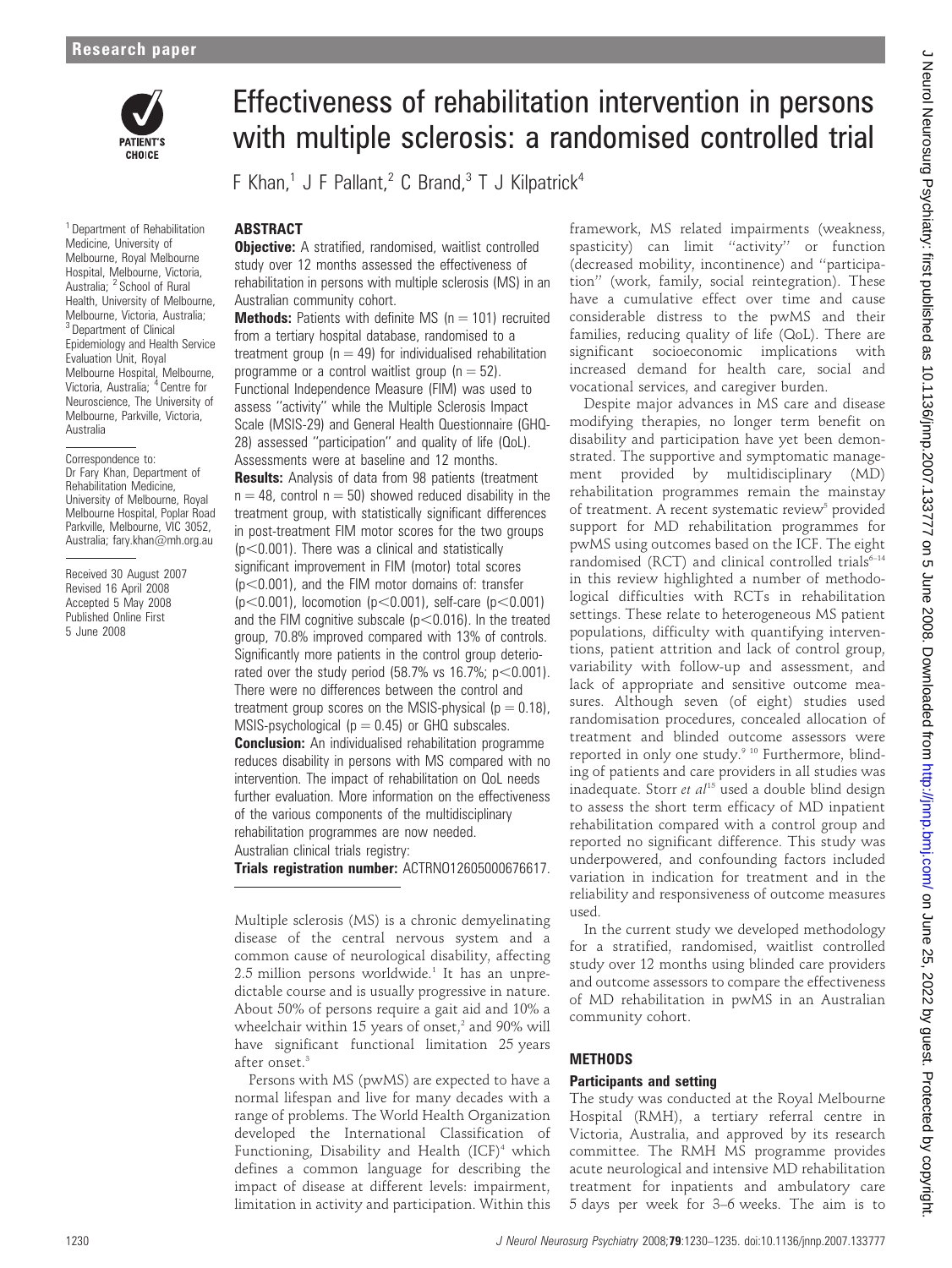improve patient symptoms, maximise function and address factors relating to QoL and participation.

Patients were recruited from the RMH MS database; participant selection and methodology have been described previously.16 Independent neurologists confirmed MS  $(Mc$ Donald criteria),<sup>17</sup> MS stage and severity using the Expanded Disability Status Scale (EDSS).<sup>18</sup> These participants were mobile in the community, with EDSS scores for mobility between 2 and 8, and cognition based on the Kurtzke Functional Systems (KFS range 0–2). Participants with cognition scores of KFS  $\geq$ 2, those with relapse in the 3 months prior to recruitment and rehabilitation in the 6 months before admission were excluded.

## Procedure

## Randomisation

A total of 204 patients were eligible for this study and randomised to control and treatment groups using a computer generated sequence, stratified by EDSS scores. All patients were invited (by mail) to participate in the project. A total of 101 people replied and returned signed consent forms. All patients were then mailed an MS information package. They were informed that it could take between 6 and 12 months before they received rehabilitation. The treatment group ( $n = 49$ ) received the individualised inpatient (IP) or outpatient (OP) rehabilitation programme while the waitlist patients were the control group  $(n = 52)$ .

## Assessment interviews

Patients were assessed in their homes using a structured format by three independent trained researchers (one physician, two research officers) over a 6-week period (January–February 2005). They were not in contact with the acute neurology or the rehabilitation treating team. They did not share information about participants or assessments, and received independent clinical record forms at each interview. They completed demographic, functional and QoL assessments using standardised instruments (see measures). These assessments were in a randomised order to minimise systematic bias. Wherever possible patients were assessed at the same time of day (before noon). These interviews took approximately 1.5 h, with appropriate rest breaks. The assessors did not prompt patients but provided assistance for those who had difficulty with completing the questionnaires.

The control group was reassessed 12 months later while the treatment group were evaluated at 12 months after completion of their rehabilitation programme. The assessors had no access to previous assessments or to patient treatment schedules. Patients were instructed to make no comments on whatever treatment they received and to only report any relapse or concurrent illness.

## Treatment schedules

Patients in the treatment group received comprehensive MD rehabilitation over a 12 month period. The treating therapy team assessed each patient's potential to benefit from either an IP or OP programme, based on clinical features, individual need and accessibility to services. The treating therapy team was not aware of patients in the trial and assessed these patients along with the usual referrals from the community. Those in the control group were not unduly disadvantaged, as patients referred for rehabilitation from the community with no acute need for rehabilitation usually wait between 6 and 8 months for

a stay in hospital. Those in the control group who needed acute rehabilitation were offered treatment.

The MD programme included intensive treatment beyond symptomatic management of MS, and aimed to educate patients (and caregivers), and improve ''activity'' and ''participation'' within the limits of disease.19 This programme included individual, achievable, functional goal oriented MD treatment with active involvement of the patient and family. The interventions offered were wide ranging (education, health promotion, bladder retraining and mobilisation).

The 5 day IP rehabilitation programme included 3 h of therapy per day, involving relevant disciplines based on patient need and team consensus. Compliance with the IP programme was defined as patient attendance in  $>90\%$  of treatment sessions, comprising two blocks of 45 min sessions with physiotherapy and occupational therapy daily. Other sessions included half hour sessions with speech pathology, neuropsychology and social work 3 times/week or more (as required) for between 3 and 6 weeks. The individualised OP programme offered a lower intensity of therapy. An a priori compliance with OP treatment was defined as patient attendance in >80% of treatment sessions which included half hour blocks of therapy sessions (physiotherapy, occupational therapy, social work and speech pathology), 2–3 times per week as needed for up to 6 weeks. Subsequently they were involved in maintenance programmes (stretching, home exercises) similar to those undertaken by the control group. The methods used in therapy were individually tailored to meet patient needs (physiotherapy included muscle stretching, balance and gait training, while occupational therapy treatments involved fatigue management and functional retraining in tasks of daily living).

Adverse effects of rehabilitation were recorded (falls or injury during treatment). A dedicated phone number was made available to all participants during office hours to address questions or concerns, and the relevant specialist was contacted if required. The control group received an 8 weekly monitoring phone call for information about medical and hospital visits in the previous month.

## Measurement

The ICF<sup>5</sup> was used as a conceptual basis for choice of best outcomes for measurement. Activity was assessed with the Functional Independence Measure (FIM),<sup>20</sup> while the Multiple Sclerosis Impact Scale (MSIS-29)<sup>21</sup> and General Health Questionnaire (GHQ-28)<sup>22</sup> assessed participation and QoL.

FIM<sup>20</sup> assesses function and need for assistance in 18 items in motor and cognitive domains. Each item is rated on a scale of 1 to 7 (1 = total assistance,  $5 =$  supervision, 7 = independent). The score reflects burden of care in each area measured. The FIM scores were based on actual performance of a task on a daily basis, rather than each individual optimum performance.

MSIS-2921 measures the physical and psychological impact of MS from the patient's perspective. Total scores for both subscales are generated by summing individual items (scored 1–5) with high scores indicating greater impact.

GHQ-28<sup>22</sup> requires respondents to compare their current health to their ''usual state'' using a four point response scale for each item within its four subscales (somatic symptoms, anxiety, social dysfunction, severe depression). Higher scores indicate greater symptomatology.

## Statistical analysis

The primary outcome was the impact of the rehabilitation programme on disability assessed by the FIM motor subscale.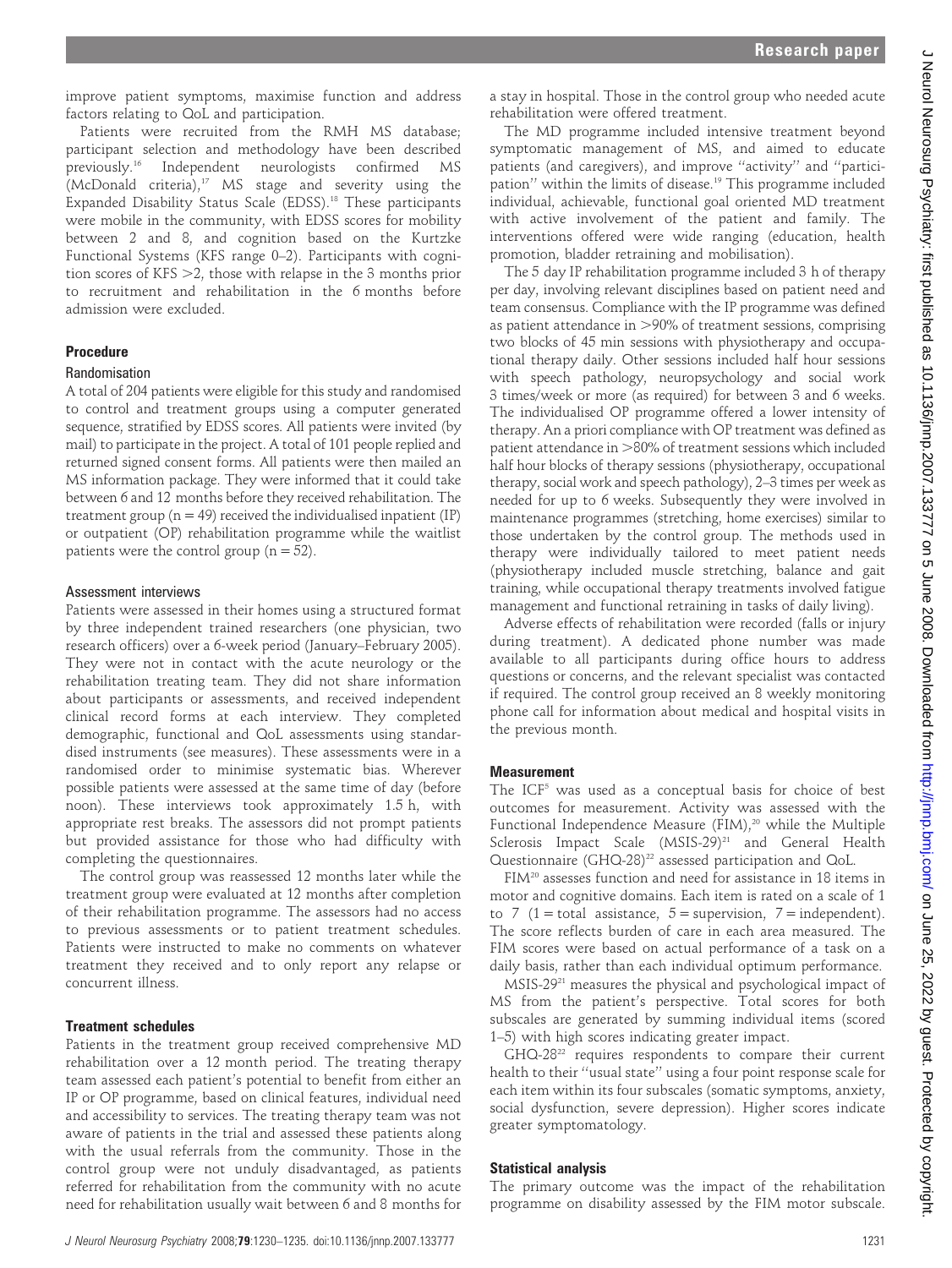| <b>Variable</b>                                | <b>Randomised to</b><br>treatment group<br>$(n = 49)$ | <b>Randomised to</b><br>control group<br>$(n = 52)$ | <b>Received</b><br>treatment<br>$(n = 61)$ | Did not receive<br>treatment<br>$(n = 40)$ |  |
|------------------------------------------------|-------------------------------------------------------|-----------------------------------------------------|--------------------------------------------|--------------------------------------------|--|
| $n \,$ (% female)                              | 31(63.3)                                              | 41 (78.8)                                           | 40 (65.6)                                  | 32(80)                                     |  |
|                                                | $49.5(8.64)(30-63)$                                   | $51.1$ (9.66) (29-65)                               | 49.7 (8.96) (30-65)                        | $51.2$ (9.51) (29-63)                      |  |
| Age (y) (mean (SD) (range))<br>Disease (n (%)) |                                                       |                                                     |                                            |                                            |  |
| Relapsing-remitting                            | 13(26.5)                                              | 18 (34.6)                                           | 17(27.9)                                   | 14 (35)                                    |  |
| Secondary progressive                          | 29 (59.2)                                             | 27(51.9)                                            | 36(59)                                     | 20(50)                                     |  |
| Primary progressive                            | 7(14.3)                                               | 7(13.5)                                             | 8(13.1)                                    | 6(15)                                      |  |
| Time since diagnosis (y) (mean (SD))           | 10.69(6.33)                                           | 9.73(7.99)                                          | 10.52(6.61)                                | 9.7(8.11)                                  |  |
| No of relapses in past 2 y (mean (SD))         | 1.07(1.18)                                            | 1.83(2.15)                                          | 1.17(1.17)                                 | 1.89(2.21)                                 |  |
| EDSS $(n \ (\%))$                              |                                                       |                                                     |                                            |                                            |  |
| $0 - 3$                                        | 7(14.3)                                               | 12(23.1)                                            | 8(13.1)                                    | 11(27.5)                                   |  |
| $3.5 - 6.0$                                    | 27(55.1)                                              | 32(61.5)                                            | 36(59)                                     | 23 (57.5)                                  |  |
| $6.5+$                                         | 15(30.6)                                              | 8(15.4)                                             | 17(27.9)                                   | 6(15)                                      |  |
| FIM motor (mean (SD))                          | 74.67 (13.43)                                         | 78.5 (12.14)                                        | 75.2 (12.66)                               | 78.87 (13.04)                              |  |
| FIM cognitive (mean (SD))                      | 32.35 (2.76)                                          | 33.5(2.19)                                          | 32.56(2.68)                                | 33.55(2.21)                                |  |
| MSIS physical (mean (SD))                      | 50.31 (18.02)                                         | 48.89 (19.43)                                       | 51.45 (17.21)                              | 46.46 (20.76)                              |  |
| MSIS psychological (mean (SD))                 | 19.27 (8.43)                                          | 18.81 (7.32)                                        | 19.92 (8.26)                               | 17.54(7.0)                                 |  |
| GHQ anxiety (mean (SD))                        | 5.86(3.79)                                            | 5.54(4.09)                                          | 6.46(4.18)                                 | 4.53(3.24)                                 |  |
| GHQ depression (mean (SD))                     | 3.98(4.54)                                            | 2.98(4.17)                                          | 4.03(4.57)                                 | 2.6(3.9)                                   |  |
| GHQ somatic (mean (SD))                        | 6.96(3.69)                                            | 6.63(3.94)                                          | 7.07(3.57)                                 | 6.38(4.15)                                 |  |
| GHQ social (mean (SD))                         | 8.73 (2.82)                                           | 8.02(2.5)                                           | 8.69(2.8)                                  | 7.88(2.41)                                 |  |

| Table 1 Baseline patient characteristics for the treatment and control groups, and for those who did and did |  |
|--------------------------------------------------------------------------------------------------------------|--|
| not receive treatment                                                                                        |  |

EDSS, Expanded Disability Status Scale; FIM, Functional Independence Measure; GHQ, General Health Questionnaire; MSIS Multiple Sclerosis Impact Scale.

For an 80% chance to detect a five point difference in FIM from baseline to 12 months in the intervention compared with the control group, assuming that SD for change is 8.5 and is similar in both groups, 46 patients in each group were needed for recruitment. The estimate was based on a two sided  $\alpha = 0.05$ .

Additional analyses were also conducted on the subscale scores for FIM (motor, cognitive) and MSIS. Treatment and control groups were compared, with patients assigned according to their initial randomisation, irrespective of their subsequent compliance to the protocol.

Complete information was not available for all patients at the second data collection point. MS can have a fluctuating nature and patients could be expected to deteriorate over the 12 month study period. Assigning the last observation carried forward<sup>23</sup> values to missing data would therefore bias results by assuming a favourable outcome (no deterioration) for missing cases. A ''complete case'' approach was used, with patients providing information at both time points included in each of the analyses.

The primary analyses were conducted using analysis of covariance (ANCOVA), comparing the post-treatment scores for the control and treatment groups, with the baseline score as a covariate.24 Secondary analyses were conducted on the individual FIM motor subscales using multivariate analysis of covariance (MANCOVA), to assess the impact of the programme across a set of related outcome measures.

FIM scores were negatively skewed and were subjected to log transformation and reflection. Bonferroni adjustments were made to the alpha level used to assess statistical significance.<sup>25</sup>

A series of independent group t tests were used to compare change scores (baseline minus post treatment) for the control and treatment groups for the FIM, MSIS and GHQ. Effect size statistics (Cohen's d)<sup>26</sup> were determined by subtracting the mean change score for the two groups and dividing by the pooled baseline SD.<sup>27</sup> The  $\chi^2$  statistic compared percentages of cases in the control and intervention groups who improved, remained the same or deteriorated.

During the course of the study a number of patients in the control group ( $n = 12, 23\%$ ) required treatment. In addition to the per protocol analyses described earlier, additional analyses were conducted to compare patients who received treatment with those who did not.

# RESULTS

Of 204 eligible patients there was no difference in age, gender or EDSS scores between those who consented and those who did not.

# Baseline characteristics

The sample of 101 patients included 52 randomised to the control and 49 to the treatment group. One patient in the treatment group withdrew consent after the first visit, while two patients in the control group were lost to follow-up (one died, one withdrew consent). Data from 98 patients were available for statistical analysis (treatment  $n = 48$ , control  $n = 50$ ). Patient characteristics and comparison of baseline scores for both groups are summarised in table 1. The two groups were well matched for all variables. The treatment group included more severely affected persons (EDSS  $>6.5$ ) who are expected to respond less well to treatment.

There was no difference in the follow-up intervals between the control (12 months) and treatment (12.8 months) groups. Only one patient in the control group had received rehabilitation in the previous 14 months.

# Rehabilitation programme

Of the 49 patients in the treatment group, 24 received an individualised IP or OP ( $n = 25$ ) programme. Mean length of the rehabilitation programme was 34 days (range 6–64). There was 96% and 89% compliance with treatment with the IP and OP programme, respectively, as per the a priori ''compliance'' definition. Additional speech pathology, neuropsychology and fatigue sessions were received by 60% of those who received the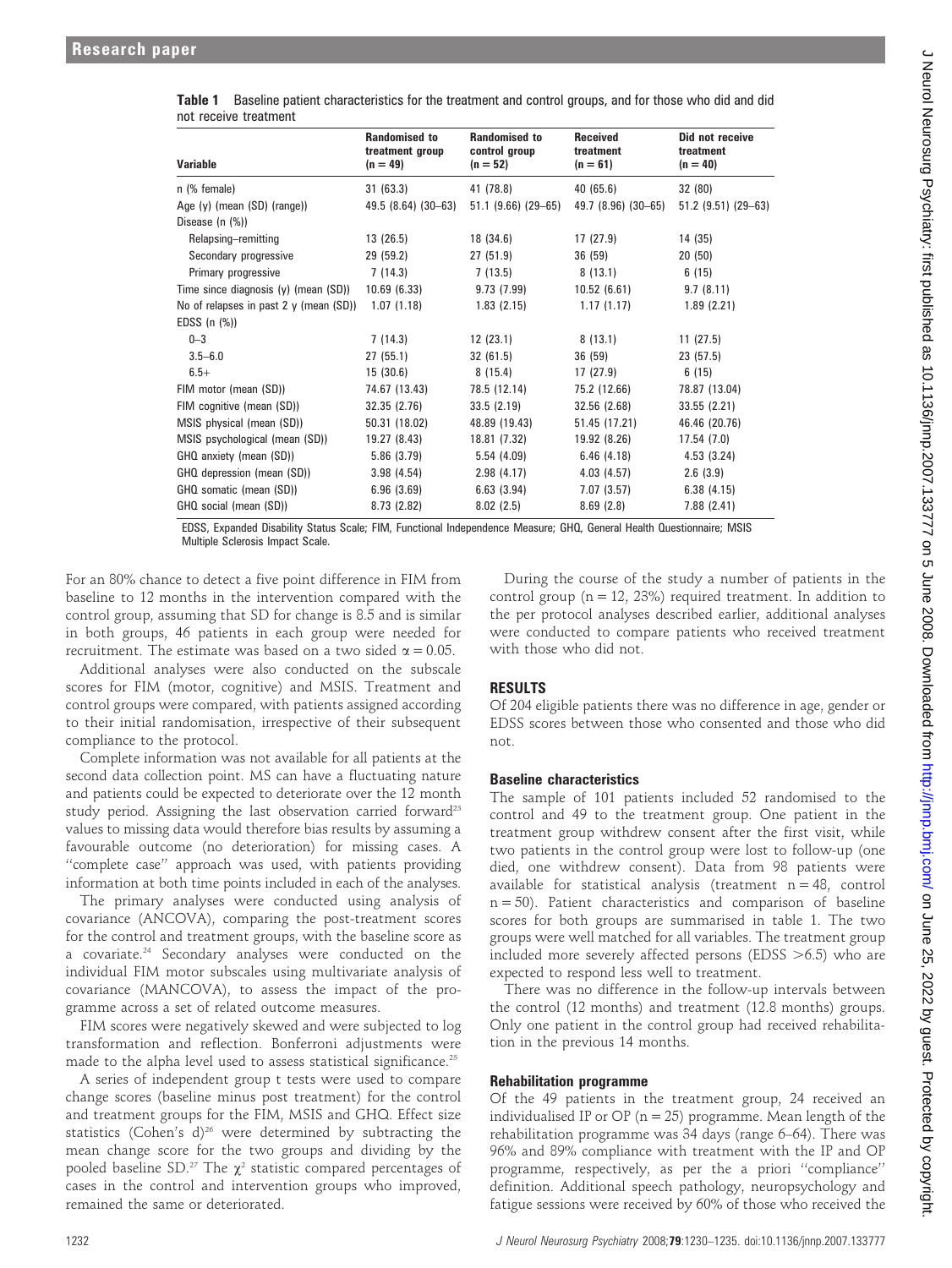|  | Table 2 Change scores for treatment and control groups for activity and participation |  |  |  |  |
|--|---------------------------------------------------------------------------------------|--|--|--|--|
|--|---------------------------------------------------------------------------------------|--|--|--|--|

|                      | <b>Treatment</b> |               | <b>Control</b> |               | <b>Mean</b> | 95% CI for      |                | <b>Effect</b> |
|----------------------|------------------|---------------|----------------|---------------|-------------|-----------------|----------------|---------------|
| <b>Scale</b>         | n                | Mean (SD)     | n              | Mean (SD)     | difference  | mean difference | <b>p</b> Value | size          |
| FIM motor            | 48               | $-3.0(4.23)$  | 46             | 1.78(4.25)    | 4.78        | 3.04 to 6.52    | < 0.001        | 1.13          |
| <b>Transfers</b>     | 48               | $-0.75(1.28)$ | 48             | 0.50(1.13)    | 1.25        | 0.76 to 1.74    | < 0.001        | 1.04          |
| Locomotion           | 48               | $-0.63(1.28)$ | 47             | 0.21(1.16)    | 0.25        | 0.34 to 1.34    | 0.001          | 0.69          |
| Sphincter            | 48               | $-0.33$ (.91) | 47             | 0.02(1.28)    | 0.36        | $-0.10$ to .81  | 0.12           | 0.32          |
| Self-care            | 48               | $-1.29(2.05)$ | 47             | 0.92(2.56)    | 2.21        | 1.27 to 3.15    | < 0.001        | 0.95          |
| <b>FIM</b> cognitive | 48               | $-0.15(1.46)$ | 48             | 0.42(1.09)    | 0.563       | 0.04 to 1.08    | 0.035          | 0.44          |
| <b>MSIS</b>          |                  |               |                |               |             |                 |                |               |
| Psychological        | 46               | 0.11(7.7)     | 46             | $-1.09(6.5)$  | $-1.20$     | $-4.16$ to 1.77 | 0.43           | 0.44          |
| Physical             | 46               | $-1.13(16.9)$ | 46             | 2.30(12.68)   | 3.44        | $-2.76$ to 9.63 | 0.27           | 0.23          |
| <b>GHQ</b>           |                  |               |                |               |             |                 |                |               |
| Anxiety              | 47               | 0.26(4.83)    | 50             | 0.20(4.04)    | $-0.055$    | $-1.85$ to 1.74 | 0.95           | 0.01          |
| Depression           | 47               | 0.13(4.42)    | 50             | 0.34(3.09)    | 0.212       | $-1.32$ to 1.74 | 0.78           | 0.06          |
| Somatic              | 46               | 1.15(4.48)    | 50             | $-0.10(5.28)$ | $-1.25$     | $-3.30$ to .79  | 0.23           | 0.26          |
| Social               | 47               | 1.02(3.75)    | 50             | 0.34(3.73)    | $-0.68$     | $-2.91$ to .83  | 0.37           | 0.18          |

Change scores were calculated by subtracting time 2 from time 1, therefore improvement is indicated by negative changes scores on the FIM and positive change scores on the MSIS.

The standardised treatment effect calculated as  $D = (mi-mc)/SD$  pooled, where mi is the mean change score of the intervention group and mc is the mean change score of the control group.

FIM, Functional Independence Measure; GHQ, General Health Questionnaire; MSIS Multiple Sclerosis Impact Scale.

OP programme. In the treated group, all patients had a combined 1 h session with their ''significant other'' and treating team. There were no adverse events reported in either group.

## Outcome measurements for activity and participation

A one way ANCOVA, comparing the post-treatment FIM motor scores for the control and treatment groups (with the baseline score as a covariate), was statistically significant (F (1,  $91$ ) = 10.95, p<0.001). A subsequent MANCOVA assessing each of the individual FIM motor subscales showed significant differences between the control and intervention groups  $(p<0.01)$  for all aspects assessed (transfers, locomotion, sphincter control, self-care). A significant result was also obtained from ANCOVA analysis on the FIM cognitive scale ( $p$ <0.016) but not for the MSIS physical ( $p$  = 0.18), MSIS psychological ( $p = 0.45$ ) or any of the GHQ subscales.

## Outcome measurement change scores

Change scores for FIM, MSIS and GHQ were calculated (time 1 minus time 2) for both groups (table 2). Compared with controls, the treated group showed statistically significant improvement in FIM total scores, and in the FIM domains of transfers, locomotion and self-care. Although the difference for the FIM cognitive scale was significant at  $p<0.05$ , it was not significant at the Bonferroni adjusted value of 0.005 (0.05/11).

The percentage of patients who improved, showed no change and/or deteriorated in the FIM scores were calculated for each group. As expected, more patients in the treatment group improved compared with controls (70.8%, 34/48 vs 13%, 6/46), while more patients in the control group deteriorated over the study period (58.7%, 27/46 vs 16.7%, 8/48). This difference in proportions between the treatment and control groups was statistically significant ( $\chi^2 = 32.5$ , df = 2, p<0.001).

Twelve patients randomised to the control group required treatment. There was no difference between the patients in the control group that did compared with those who did not receive treatment in terms of gender, age, EDSS grouping, stage of the disease, years since diagnosis or mean scores on admission for the FIM subscales. There was, however, a significant difference in the GHQ-anxiety ( $p = 0.001$ ), GHQ-total scores ( $p = 0.03$ )

and in scores on the MSIS-29 psychological subscale ( $p = 0.04$ ). with the group requiring treatment showing higher levels of distress at admission.

The primary ANCOVA analyses reported earlier comparing the control  $(n = 52)$  and treatment  $(n = 49)$  groups were repeated, comparing those patients that received treatment  $(n = 61)$  and those that did not receive treatment  $(n = 40)$ . Consistent results were obtained, with significant differences between the groups being detected for the FIM motor  $(p = 0.001)$ , the FIM domains of self-care  $(p = 0.001)$ , sphincter  $(p = 0.01)$ , transfers  $(p = 0.003)$ , locomotion  $(p = 0.007)$ , but not for the MSIS psychological ( $p = 0.39$ ), MSIS physical ( $p = 0.47$ ) or GHQ subscales.

## **DISCUSSION**

This study supports the effectiveness of an individualised rehabilitation programme for pwMS compared with no intervention. The treatment group showed reduction in disability and demonstrated important clinical differences in patient outcomes, with large treatment effect sizes for a number of FIM domains. This reduction in disability is consistent with previous reports,  $6-14$  28 29 but not all.<sup>15</sup> Patients in the treated group improved in function, while those in the control group deteriorated during the study period. In contrast with a previous report,<sup>30</sup> positive effects on emotional well being and QoL were not demonstrated at 12 months.

In our study, the treatment effect for the FIM mobility subscale was larger than expected, as pwMS are not usually expected to show this degree of improvement in mobility. There are a number of possible reasons for this. Compared with our study, patients in a previous study $6$  had a shorter average duration of rehabilitation (20 days), more severely disabled patients (median EDSS 6.5 (range 5–9)) and shorter follow-up time (6 weeks). Our study included a longer follow-up of community dwelling pwMS with adequate cognition (KFS 0–2), who could fully participate and learn compensatory strategies in the rehabilitation programme for maximum benefit. In addition, their next of kin also attended therapy. The longer duration and more intensive therapy, and caregiver involvement, may be important factors for improved outcomes.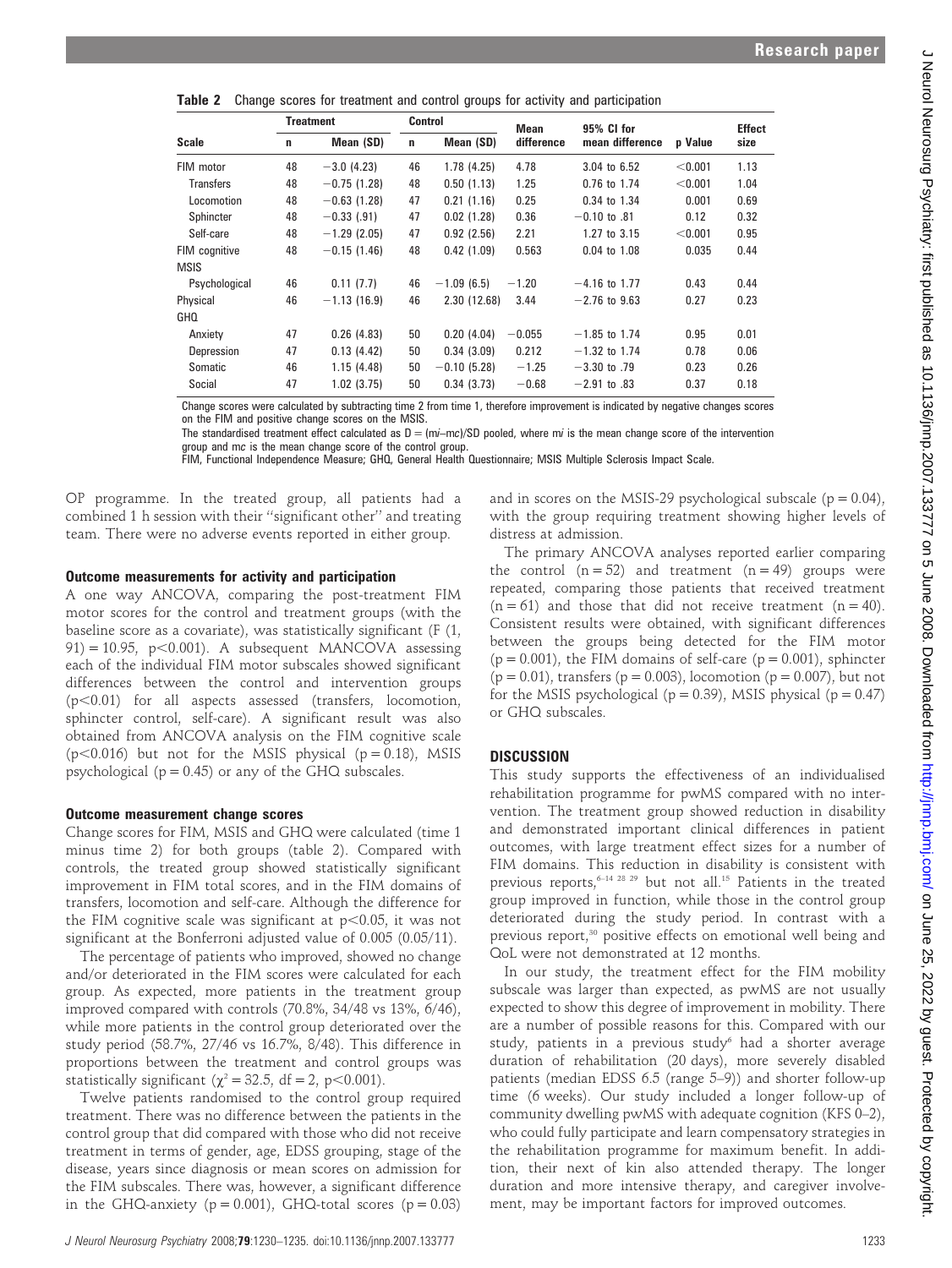A recent double blind RCT<sup>15</sup> over 6 weeks did not support the efficacy of MD rehabilitation. There was unequal patient distribution in the two groups, a high patient attrition rate and a more disabled control group, creating bias. Patients were not assessed prior to admission, so the indication for rehabilitation was not always clear. In addition, patients had higher EDSS scores (median 6.5 (range 0–8)) and received less therapy time (45 min daily) compared with our study and other reports.<sup>6 29</sup> In our study, the patient attrition rate was low, both groups had comparable baseline characteristics and adequate cognition. Less severe cognitive impairment in pwMS has been associated with improved goal setting and rehabilitation outcomes.<sup>31 32</sup> The responsiveness of our patient population to rehabilitation suggests the current triage process is effective in selecting those most likely to benefit from this resource intensive intervention. The additional benefit of incidental therapy (data not shown) is difficult to determine but the rates in both groups were comparable to those reported by Storr and colleagues.15 The significant difference in rates of deterioration between the intervention and control groups over 12 months supports the work of Freeman and colleagues.<sup>6</sup> In addition to functional improvements, additional attention and environmental modification for the treatment group may have been a contributing factor to these differences.

Despite recent reports<sup>33</sup> the MSIS-29 did not show changes in emotional well being and QoL. This may be due to ''response shift phenomenon''34 where the pwMS may reassess their perceived limitations of daily living and reset goals and consider the impact of their MS less marked than they thought previously.33 These ''response shifts'' can occur because of differences among people or changes within people regarding internal standards, values or conceptualisation of QoL.

The GHQ is generic and may fail to discriminate important domains of QoL for pwMS. We previously reported under utilisation of health services, especially rehabilitation, unmet needs and a lower QoL in pwMS compared with healthy Australian subjects.16 Other studies report a lower QoL for pwMS with a longer disease duration,<sup>35 36</sup> with secondary progressive MS<sup>37</sup> and those with cognitive dysfunction.<sup>38</sup> Over 50% of patients in this study had secondary progressive MS and had adequate cognition. The relatively long period before reassessment may have missed earlier positive effects on QoL that were not sustained. Furthermore, important changes related to community reintegration may not have been adequately detected. Comparison of rehabilitation outcomes for ''participation'' may now be possible with recent developments in ICF MS Core set.<sup>39</sup> This comprises ICF categories that are relevant to most pwMS and can guide MD assessments, record the effect of intervention and allow comparison with other studies.

Meaningful comparisons with previous studies are limited by methodological issues, including differences in patient populations, study designs, the ''black box'' of complex intervention and different outcome measures. The outcomes achieved were at one centre in Victoria, Australia, and further studies are needed to confirm their generalisability. Although the changes in FIM scores for both groups were small, they were clinically relevant. The FIM scores of individuals with disability correlate highly with hours of care required.<sup>40</sup> This was beyond the scope of the current study.

The issues of design in such MD health service interventions are complex. The "real life" clinical setting in this instance had its own set of challenges (operational issues relating to slot availability within the health service, appropriate staffing levels

for timely intervention). Waitlist control groups have been criticised as patients know they are waiting and may be ''disgruntled'' with this treatment. However, as our patients were unaware of the ''fast tracked'' treated group, this would have mitigated this potentially negative effect.

To reduce a major source of bias, the treating therapists and assessors were blinded. The treating therapists provided treatment to patients but were unaware of the study. The assessors had no links with the rehabilitation or acute hospital team, and had no contact with one another or access to the initial scores. The time interval between the two assessments was adequate (12 months) to reduce the likelihood of spontaneous recovery or short term gains following the rehabilitation programme. While a comprehensive approach to outcome measurement was undertaken, we may have missed other important outcomes, such as impact on carers and families.

In conclusion, this stratified, randomised waitlist controlled study over 12 months supports individualised MD rehabilitation programmes in reducing disability in pwMS compared with no intervention. The impact of response shift phenomenon on QoL needs further exploration. More information about defining and characterising the components of ''the black box'' of clinical practice in rehabilitation now needed using multicentre trials.

Acknowledgements: We are grateful to the patients with MS and their families who participated in this study. We would like to thank T McPhail, K Vezzoso, M Tanner (randomisation, concealed allocation, recruitment and consent), L Spooner, C Paros, L Oskari (for patient interviews and assessments), T McPhail and Jason Pallant (data entry). L McGregor (for statistical advice) and the rehabilitation treating team RPC RMH, Professor L Turner Stokes and T Hale for advice in planning this study and W Briggs for assistance with preparation of this manuscript.

#### Competing interests: None.

**Ethics approval:** The study was approved by the research committee of the Royal Melbourne Hospital, Victoria, Australia.

#### **REFERENCES**

- 1. World Health Organization. Atlas: Country Resources for Neurological Disorders. Results of a collaborative study of World Health Organization and World Federation of Neurology. Programme for Neurological Diseases and Neurosciences Department of Mental Health and Substance Abuse. Geneva: World Health Organization, 2004.
- Weinshenker BG, Bass B, Rice GP, et al. The natural history of multiple sclerosis: a geographically based study 2. Predictive value of early clinical course. Brain 1989;112:1419–28.
- 3. Frohman E, Racke M, van den Noort S. To treat or not to treat: the therapeutic dilemma of idiopathic minisymptomatic demyelinating syndromes. Arch Neurol 2000;57:1–6.
- 4. World Health Organization. International Classification of Functioning, Disability and Health: ICF. Geneva: World Health Organization, 2001.
- 5. Khan F, Turner Stokes L, Ng L, et al. Multidisciplinary rehabilitation for adults with
- multiple sclerosis (Review). Cochrane Database Syst Rev 2007;2:CD006036. 6. Freeman JA, Langdon DW, Hobart JC, et al. The impact of inpatient rehabilitation on
- progressive multiple sclerosis. Ann Neurol 1997;42:236-44. 7. **Craig J,** Young CA, Ennis M, et al. A randomised controlled trial comparing rehabilitation against standard therapy in multiple sclerosis patients receiving intravenous steroid treatment. J Neurol Neurosurg Psychiatry 2003;74:1225-30.
- 8. Francabandera FL, Holland NJ, Wiesel-Levison P, et al. Multiple sclerosis rehabilitation: inpatient vs. outpatient. Rehabil Nurs 1988;13:251–3.
- 9. Patti F, Ciancio MR, Reggio E, et al. The impact of outpatient rehabilitation on quality of life in multiple sclerosis. J Neurol 2002;249:1027–33.
- 10. Patti F, Ciancio MR, Cacopardo M, et al. Effects of a short outpatient rehabilitation treatment on disability of multiple sclerosis patients—a randomised controlled trial. J Neurol 2003;250:861–6.
- 11. Pozzilli C, Brunetti M, Amicosante AMV, et al. Home based management in multiple sclerosis: results of a randomised controlled trial. J Neurol Neurosurg Psychiatry 2002;73:250–5.
- 12. Stuifbergen AK, Becker H, Blozis S, et al. A randomized clinical trial of a wellness intervention for women with multiple sclerosis. Arch Phys Med Rehabil 2003;84:467-76.
- 13. Di Fabio RP, Choi T, Soderberg J, et al. Health-related quality of life for patients with progressive multiple sclerosis: influence of rehabilitation. Phys Ther 1997;77:1704–16.
- 14. Di Fabio RP, Soderberg J, Choi T, et al. Extended outpatient rehabilitation: its influence on symptom frequency, fatigue, and functional status for persons with progressive multiple sclerosis. Arch Phys Med Rehabil 1998;79:141–6.